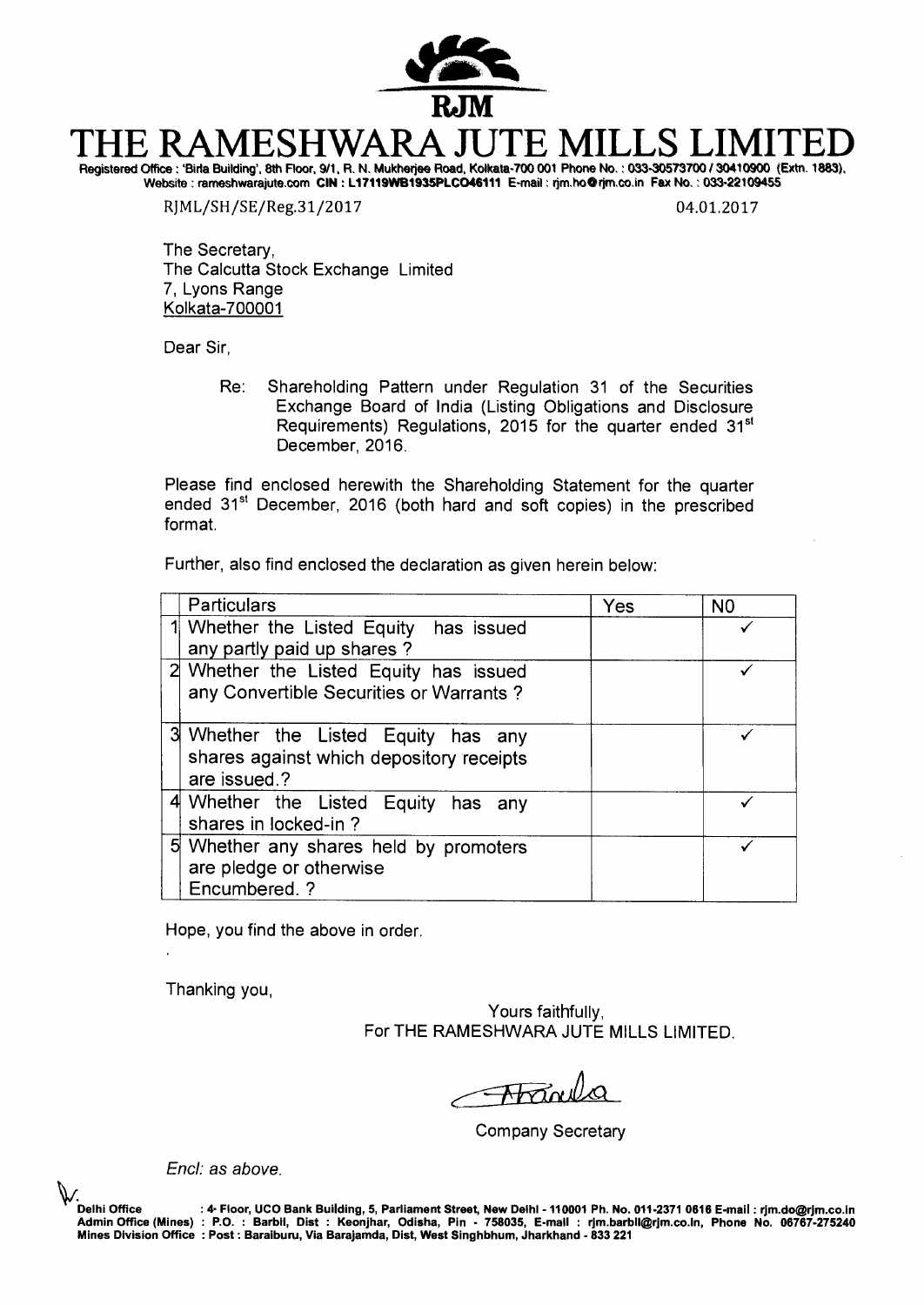## **Table 1: Summery Statement - holding of Specified Securities**

NAME OF COMPANY : THE RAMESHWARA JUTE MILLS LIMITED

SCRIP CODE / NAME OF SCRIP : 28093 (CSE) CLASS OF SECURITY : ORDINARY SHARES

 $\label{eq:2.1} \frac{1}{\sqrt{2}}\int_{\mathbb{R}^3}\frac{1}{\sqrt{2}}\left(\frac{1}{\sqrt{2}}\right)^2\frac{1}{\sqrt{2}}\left(\frac{1}{\sqrt{2}}\right)^2\frac{1}{\sqrt{2}}\left(\frac{1}{\sqrt{2}}\right)^2.$ 

REPORT FOR THE QUARTER ENDED : 31st December, 2016

| Category | Category of     | Nos.of          | No. of fully | No.of         | No. of     | Total nos.     | Sharehold-    |                |                                  | <b>Number of Voting Rights</b> |               | No. of                  | Shareholding        |           | Number of     | No. of     | No. of   |
|----------|-----------------|-----------------|--------------|---------------|------------|----------------|---------------|----------------|----------------------------------|--------------------------------|---------------|-------------------------|---------------------|-----------|---------------|------------|----------|
| JO.      | Shareholder     | share           | paid up      | partly        | Ishares    | <b>Ishares</b> | ing as a % of |                | held in each class of securities |                                |               | <b>Shares</b>           | as a % assuming     | Locked in |               | shares     | equity   |
|          | 70              | holders         | equity       | paid-up       | underlying | held           | of total no.  |                |                                  | $( X\rangle)$                  |               | Underlying              | full conversion of  |           | Shares (XII)  | pledged or | shares   |
|          |                 | (III)           | shares       | lequty        | Depository | $ (VII)=$      | of shares     |                |                                  |                                |               | Outstanding convertible |                     | No.       | As a          | otherwise  | held in  |
|          |                 |                 | held         | <b>shares</b> | Receipts   | (IV+V+VI)      | (calculated   |                |                                  |                                |               | convertible             | securities (as a    | [(a)      | l% of         | encumbe-   | demate-  |
|          |                 |                 | (IV)         | held          | (VI)       |                | as per SCRR,  |                | No. of Voting Rights             |                                | Total as a    | securities              | percentage of       |           | total         | rred       | rialised |
|          |                 |                 |              | (V)           |            |                | 1957)         | <b>Class X</b> | Class Y                          | Total                          | % of Total    | (including              | ddiluted share      |           | <b>shares</b> | (X  1)     | form     |
|          |                 |                 |              |               |            |                | (VIII)        |                |                                  |                                | Voting        | Warrants)               | capital)            |           | held          |            | (XIV)    |
|          |                 |                 |              |               |            |                | as a % of     |                |                                  |                                | <b>Rights</b> | (X)                     | (XI)=(VII)+(X) as a |           | (b)           |            |          |
|          |                 |                 |              |               |            |                | $(A+B+C2)$    |                |                                  |                                |               |                         | % of A+B+C2)        |           |               |            |          |
|          |                 |                 |              |               |            |                |               |                |                                  |                                |               |                         |                     |           |               |            |          |
| (A)      | Promoter &      |                 |              |               |            |                |               |                |                                  |                                |               |                         |                     |           |               |            |          |
|          | Promoter        |                 |              |               |            |                |               |                |                                  |                                |               |                         |                     |           |               |            |          |
|          | Group           | 12 <sup>1</sup> | 1,44,700     |               |            | 1,44,700       | 54.39         | 1,44,700       |                                  | 1,44,700                       | 1,44,700      | 0.                      | 54.39               | οJ        | 0             | 01         | 0        |
| (B)      | Public          | 214             | 1,21,356     | οι            |            | 1,21,356       | 45.61         | 1,21,356       |                                  | 1,21,356                       | 1,21,356      | ΩI                      | 45.61               | οI        | $\mathbf{0}$  | οI         | [0]      |
| (C)      | Non-promoter -  |                 |              |               |            |                |               |                |                                  |                                |               |                         |                     |           |               |            |          |
|          | Non-public      |                 |              |               |            |                | $\Omega$      |                |                                  | n,                             |               | 01                      | 0                   | 0         | 0             | οĮ         | 0        |
| (C1)     | Shares underly- |                 |              |               |            |                |               |                |                                  |                                |               |                         |                     |           |               |            |          |
|          | ing DRs         |                 |              |               |            |                |               |                |                                  |                                |               |                         |                     |           |               |            |          |
| (C2)     | Shares held by  |                 |              |               |            |                |               |                |                                  |                                |               |                         |                     |           |               |            |          |
|          | Employee        |                 |              |               |            |                |               |                |                                  |                                |               |                         |                     |           |               |            |          |
|          | Trusts          |                 |              |               |            |                |               |                |                                  |                                |               |                         |                     |           |               |            |          |
|          | Total           | 226             | 2,66,056     |               | οl         | 2,66,056       |               | 100 2,66,056   |                                  | 2,66,056                       | 2,66,056      | οI                      | 100                 | οl        | -0            | 0          | 0l       |

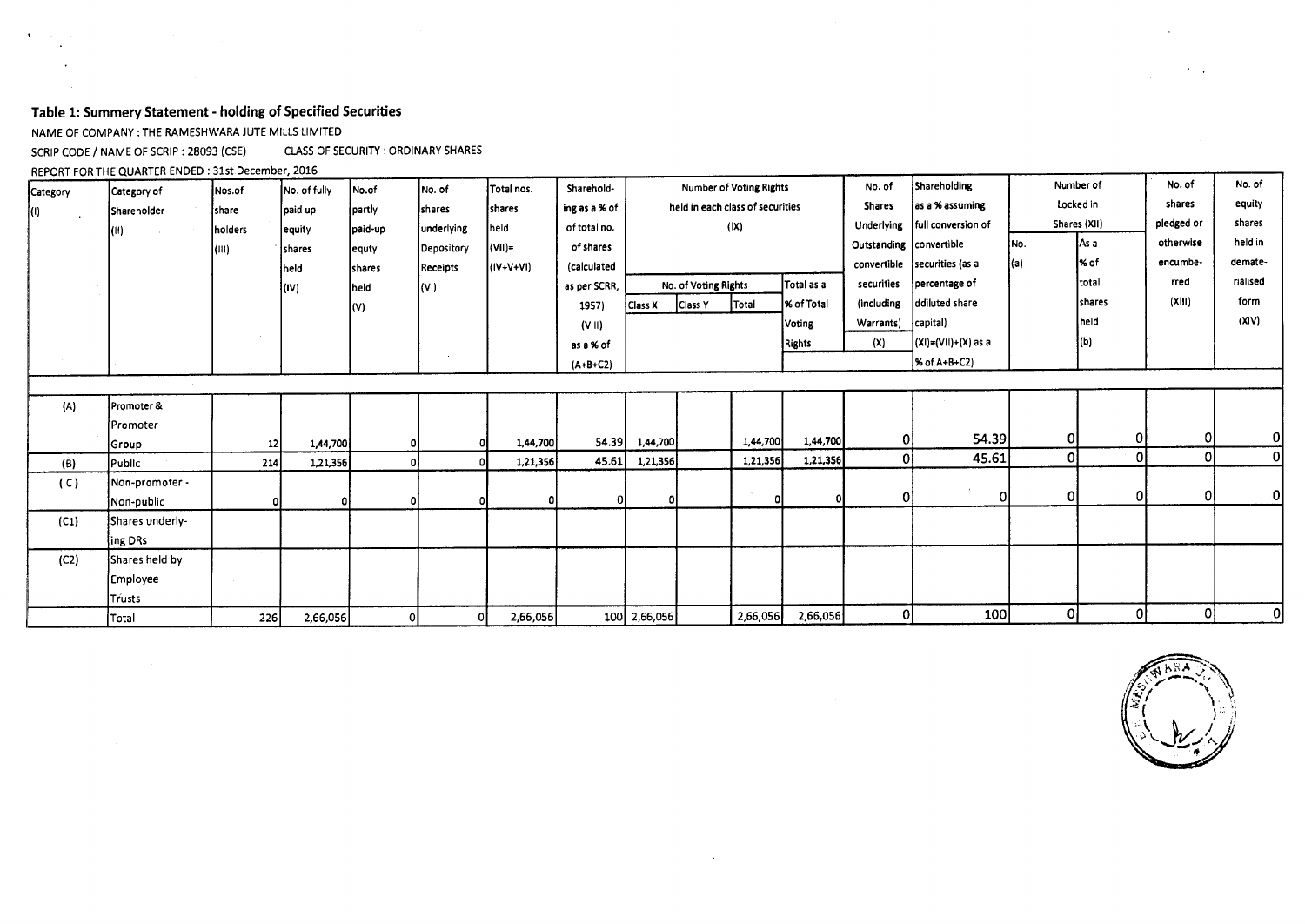#### **Table II : Statement showing Shareholding Pattern of the Promoter and Promoter Group**

NAMR OF COMPANY : THE RAMESHWARA JUTE MILLS LIMITED

**CLASS OF SECURITY : ORDINARY SHARES** SCRIP CODE/NAME OF SRCIP : **4.01.07714.3.G.,**  No. of Number of Voting Rights No. of Total Sharehold-Number of Number of shares pledged PAN Total nos. Sharehold-No.of No. of fully Partly Nos. of Category & Locked in or otherwise encumbered equity log, as a % assupaid-up held in each class of securities Shares share paid up shares shares ing % calcu-Name of the ming full conver-Shares (XII) (XIII) shares  $(i)$ Underlying holder underlying held lated as per Shareholders (II) equity equty As a No. As a % of held In SCRR, 1957 Outstanding sion of conver-No. (VII)= (III) share shares Depository lm. X of total shares demateconvertible tibia securities (a) (1V+V+VI) as a % of held held Receipts total (a) held rlallsed  $\overline{\phantom{a}}$ No. of Voting Rights Total as a securities (as a percentage (IV) lw (VI) (A+B+C2) of diluted share shares (b) form Class X Class Y Total **X** of Total (including held (XIV) Voting Warrants) capital) (VIII) lљı Rights  $(x)$  $(Xi)$ = (VII)+ $(X)$  as a % of A+B+C2 A '(1) Indian Individual/Hindu (a) Undivided Family 6 67,733 0 0 67,733 25.46 67,733 67,733 67,733 0 25.46 0 0 0 0 0 Name: Chandrakant Birla ADZPB4710C 51,000 0 0 51,000 19.17 51,000 51,000 51,000 0 19.17 0 0 0 0 0 المسموع المسلم المسلم المسلم المسلم المسلم المسلم المسلم المسلم المسلم المسلم المسلم المسلم المسلم المسلم المسلم ال<br>المسلم المسلم المسلم المسلم المسلم المسلم المسلم المسلم المسلم المسلم المسلم المسلم المسلم المسلم المسلم Sidharth Kumar Birla AEKPB3109B 5,600 0 0 5,600 2.11 5,600 5,600 5,600 0 2.11 0 0 0 0 0 المسابق المسابق المسابق المسابق المسابق المسابق المسابق المسابق المسابق المسابق المسابق المسابق المسابق المسابق<br>المسابق المسابق المسابق المسابق المسابق المسابق المسابق المسابق المسابق المسابق المسابق المسابق المسابق المسا version the secondar and the change of the change of the change of the change of the change of the change of the change of the change of the change of the change of the change of the change of the change of the change of t Ganga Somany AWZP59078H 2,000 0 0 2,000 0.75 2,000 2,000 2,000 0 0.75 0 0 0 0 0 (b) Central Government/State Government(s) 0 0 0 0 0 0 0 0 0 0 0 0 Name: © Financial Insti-<u>tutions/Banks (assessment assessment and the control of the control of the control of the control of the control of the control of the control of the control of the control of the control of the control of the control of </u> Name: (d) Any other (specify) Bodies Corporate 6 76,967 0 0 76,967 28.93 76,967 76,967 76,967 0 28.93 Name: Padmavati Investment Limited AABCP8632M 38,778 0 0 38,778 14.57 38,778 38,778 38,778 0 14.57 39,178 0 14.57 0 0 ال المجاز المجازي والمسلمي المجازي المجازي المجازي المجازي المجازي المجازي المجازي المجازي المجازي المجازي المجازي المجازي المجازي المجازي المجازي المجازي المجازي المجازي المجازي المجازي المجازي المجازي المجازي المجازي ال Nathdwara Inv. Co. Ltd. AABCN7830P 1 6,667 0 0 6,667 1 2.51 6,667 1 6,667 6,667 6,667 9,667 0 2.51 0 0 2.51 0 0 Shekhavatl Investment & Traders Ltd. AAECS2321P 4,000 0 0 4,000 1.5 4,000 4,000 4,000 0 1.5 0 0 0 0 0 Jute Investment Co. Ltd. AAACJ6331Q 200 0 0 200 0.08 200 200 200 0 0.08 0 0 0 0 0 المال المسابق المسابق المسابق المسابق المسابق المسابق المسابق المسابق المسابق المسابق المسابق المسابق المسابق المسابق المسابق المسابق المسابق المسابق المسابق المسابق المسابق المسابق المسابق المسابق المسابق المسابق المسابق الله المسابق المسابق المسابق المسابق المسابق المسابق المسابق المسابق المسابق المسابق المسابق المسابق المسابق المسابق المسابق المسابق المسابق المسابق المسابق المسابق المسابق المسابق المسابق المسابق المسابق المسابق المسابق



**REPORT FOR THE QUARTER EI**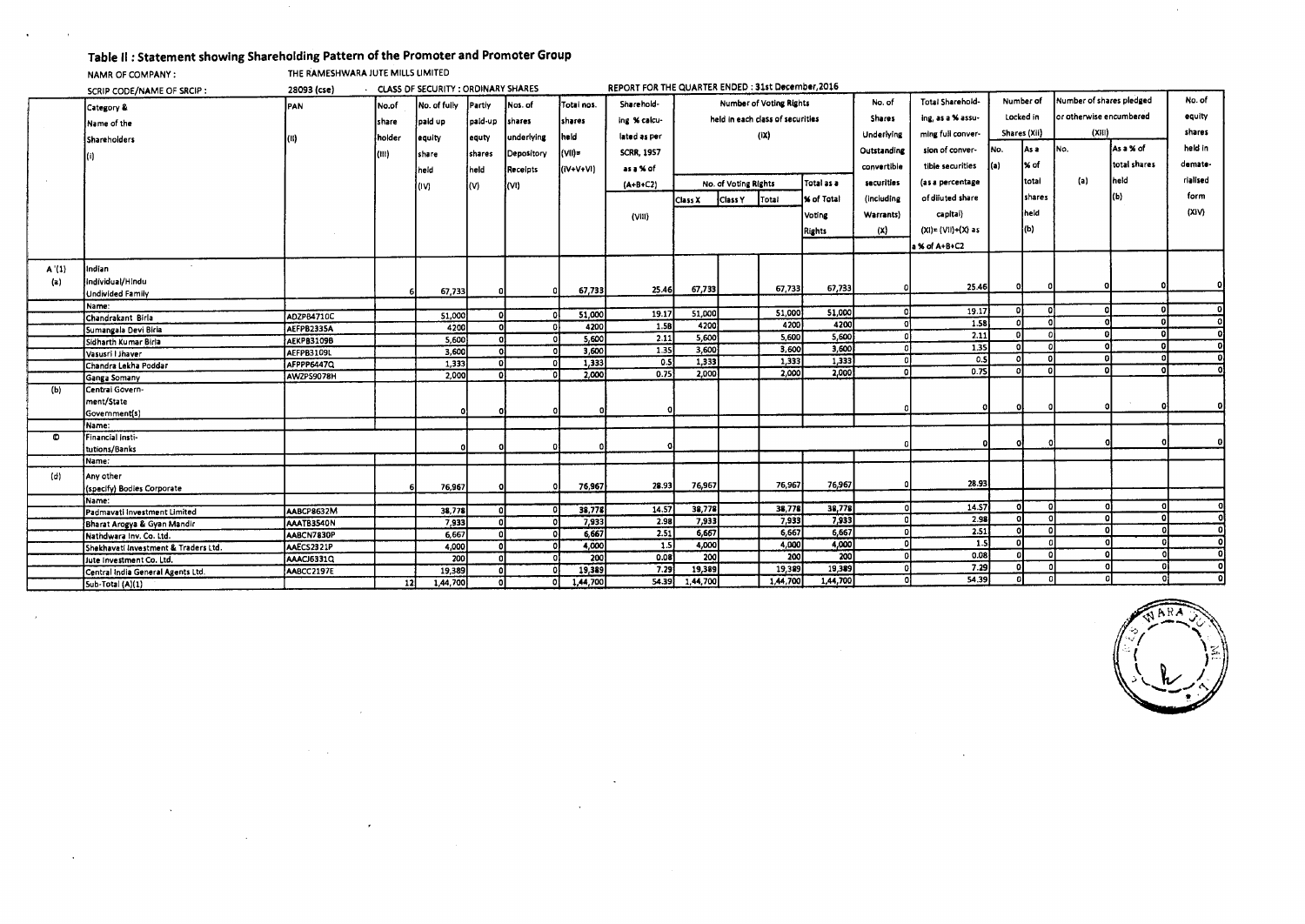|           |                                                                                                                                                                                                                     |    |          |  |          |                                                  |                |          |              | $\Omega$ | $\Omega$     |   |   |    |
|-----------|---------------------------------------------------------------------------------------------------------------------------------------------------------------------------------------------------------------------|----|----------|--|----------|--------------------------------------------------|----------------|----------|--------------|----------|--------------|---|---|----|
| (2)       | Foreign                                                                                                                                                                                                             |    |          |  |          |                                                  |                |          |              |          |              |   |   |    |
| (a)       | Individuals (Non-                                                                                                                                                                                                   |    |          |  |          |                                                  |                |          |              |          |              |   |   |    |
|           | Resident                                                                                                                                                                                                            |    |          |  |          |                                                  |                |          |              |          |              |   |   |    |
|           | individuals/                                                                                                                                                                                                        |    |          |  |          |                                                  |                |          |              |          |              |   |   |    |
|           | Foreign                                                                                                                                                                                                             |    |          |  |          |                                                  |                |          |              |          |              |   |   |    |
|           | Individuals)                                                                                                                                                                                                        |    |          |  |          |                                                  |                |          |              |          |              |   |   |    |
|           | Name:                                                                                                                                                                                                               |    |          |  |          |                                                  |                |          |              | o        | -01          |   |   |    |
| (b)       | Government(s)                                                                                                                                                                                                       |    |          |  |          |                                                  |                |          |              |          |              |   |   |    |
|           | Name:                                                                                                                                                                                                               |    |          |  |          |                                                  |                |          |              | n        | $\mathbf{r}$ |   |   |    |
| $\bullet$ | Institutions                                                                                                                                                                                                        |    |          |  |          |                                                  |                |          |              |          |              |   |   |    |
|           | Name:                                                                                                                                                                                                               |    |          |  |          |                                                  |                |          |              |          |              |   |   |    |
| (d)       | Foreign                                                                                                                                                                                                             |    |          |  |          |                                                  |                |          |              |          |              |   |   |    |
|           | Portfolio                                                                                                                                                                                                           |    |          |  |          |                                                  |                |          |              |          |              |   |   |    |
|           | Investor                                                                                                                                                                                                            |    |          |  |          |                                                  |                |          |              |          |              |   |   |    |
|           | Name:                                                                                                                                                                                                               |    |          |  |          |                                                  |                |          |              |          | Ωl           | n |   | οı |
| (e)       | Any other                                                                                                                                                                                                           |    |          |  |          |                                                  |                |          |              | οI       |              |   |   |    |
|           | (specify)                                                                                                                                                                                                           |    |          |  |          |                                                  |                |          |              |          |              |   |   |    |
|           | Mame:                                                                                                                                                                                                               |    |          |  |          |                                                  |                |          | $\mathbf{a}$ | $\Omega$ | -0           |   | റ |    |
|           | Sub-Total (A)(2)                                                                                                                                                                                                    |    |          |  |          |                                                  |                |          |              |          |              |   |   |    |
|           | Total                                                                                                                                                                                                               |    |          |  |          |                                                  |                |          |              |          |              |   |   |    |
|           | Shareholding of                                                                                                                                                                                                     |    |          |  |          |                                                  |                |          |              |          |              |   |   |    |
|           | Promoter and                                                                                                                                                                                                        |    |          |  |          |                                                  |                |          |              |          |              |   |   |    |
|           | <b>Promoter Group</b>                                                                                                                                                                                               |    |          |  |          |                                                  |                |          |              |          |              |   |   |    |
|           | $(A)=(A)(1)+(A)(2)$                                                                                                                                                                                                 | 12 | 1,44,700 |  | 1,44,700 |                                                  | 54.39 1,44,700 | 1,44,700 | 1,44,700     | 54.391   |              |   |   |    |
|           | Details of Shares which remain unclaimed may be given hear along with details such as number of shareholders, outstanding shares held in demat/unclaimed suspense account, voting rights which are frozen etc. N.A. |    |          |  |          |                                                  |                |          |              |          |              |   |   |    |
|           | Note:                                                                                                                                                                                                               |    |          |  |          |                                                  |                |          |              |          |              |   |   |    |
|           |                                                                                                                                                                                                                     |    |          |  |          |                                                  |                |          |              |          |              |   |   |    |
|           | (1) PAN would not be displayed on webhsite of Stock Exchange(s).                                                                                                                                                    |    |          |  |          |                                                  |                |          |              |          |              |   |   |    |
|           |                                                                                                                                                                                                                     |    |          |  |          | $\cdots$ . The contract of $\cdots$ and $\cdots$ |                |          |              |          |              |   |   |    |

 $\sim 10^{-1}$ 

(2) The term 'Encumbrance' has the same meaning as assigned under regulation 28(3) of SRI (Substantial Acquisition of Shares and Takeovers) Regulations, 2011.

 $\sim$ 

 $\sim 10^7$ 

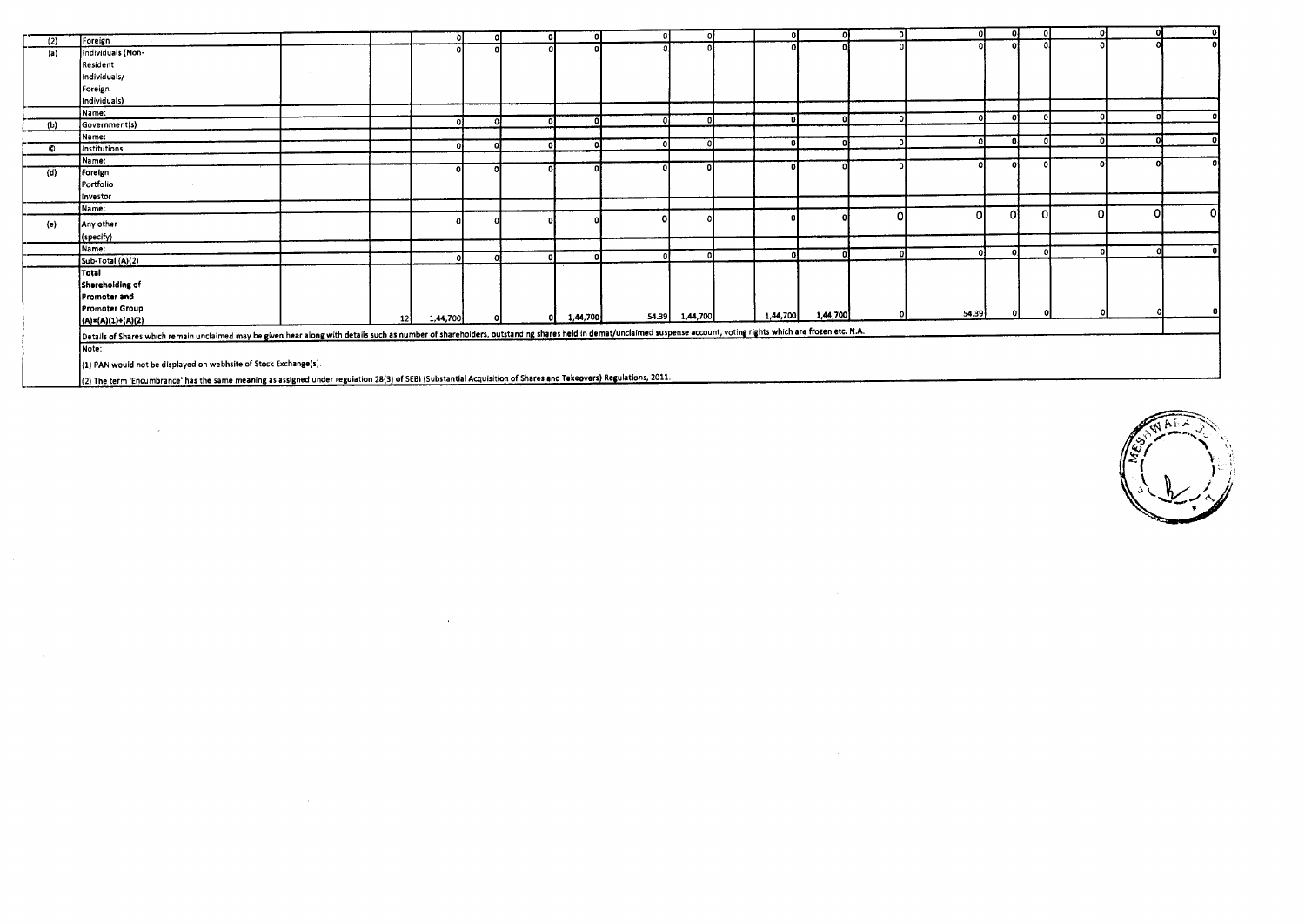### **Table ill : Statement showing Shareholding Pattern of the Public Shareholding**

NAMR OF COMPANY : THE RAMESHWARA JUTE MILLS LIMITED

SCRIP CODE/NAME OF SRCIP : 28093 (cse) CLASS OF SECURITY : ORDINARY SHARES REPORT FOR THE QUARTER ENDED : 31st December,2016

|                           |                                      |      |         |              |              |                   |              |                   | <b>Number of Voting Rights</b> |                      |                                  | Total Sharehold-  | Number of     |                   | Number of shares pledged |              | No. of                  |              |              |
|---------------------------|--------------------------------------|------|---------|--------------|--------------|-------------------|--------------|-------------------|--------------------------------|----------------------|----------------------------------|-------------------|---------------|-------------------|--------------------------|--------------|-------------------------|--------------|--------------|
|                           | Category &                           | PAN  | Nos.of  | No. of fully | Partly       | No. of            | Total nos.   | Sharehold-        |                                |                      |                                  |                   | No. of        |                   |                          |              |                         |              |              |
|                           | Name of the                          |      | share   | paid up      | paid up      | shares            | shares       | ing % calcu-      |                                |                      | held in each class of securities |                   | <b>Shares</b> | ing, as a % assu- |                          | Locked in    | or otherwise encumbered |              | equity       |
|                           | <b>Shareholders</b>                  | (II) | holders | equity       | lequty       | <b>underlying</b> | held         | lated as per      |                                | (iX)                 |                                  |                   | Underlying    | ming full conver- |                          | 5hares (XII) | (XIII)                  |              | shares       |
|                           |                                      |      | (III)   | shares       | shares       | Depository        | l(VII)=      | <b>SCRR, 1957</b> |                                |                      |                                  |                   | Outstanding   | sion of conver-   | No.                      | lAs a        | No. (Not                | As a % of    | held in      |
|                           | 10).                                 |      |         |              |              |                   |              |                   |                                |                      |                                  |                   | convertible   | tible securities  | $\vert$ (a)              | l% of        | applicable)             | total shares | demate-      |
|                           |                                      |      |         | held         | held.        | Receipts          | (IV+V+VI)    | as a % of         |                                | No. of Voting Rights |                                  |                   |               |                   |                          |              |                         |              |              |
|                           |                                      |      |         | (IV)         | (V)          | (V)               |              | $(A + B + C2)$    |                                |                      |                                  | Total as a        | securities    | (as a percentage  |                          | total        | (a)                     | heid (Not    | rlalised     |
|                           |                                      |      |         |              |              |                   |              |                   | Class X                        | Class Y              | Total                            | <b>% of Total</b> | (including    | of diluted share  |                          | shares       |                         | applicable)  | form         |
|                           |                                      |      |         |              |              |                   |              | (VIII)            |                                |                      |                                  | Voting            | Warrants)     | capital)          |                          | held         |                         | l(b)         | (XIV)        |
|                           |                                      |      |         |              |              |                   |              |                   |                                |                      |                                  | Rights            | (X)           | (XI)              |                          | (b)          |                         |              |              |
|                           |                                      |      |         |              |              |                   |              |                   |                                |                      |                                  |                   |               |                   |                          |              |                         |              |              |
|                           |                                      |      |         |              |              |                   |              |                   |                                |                      |                                  |                   |               |                   |                          |              |                         |              |              |
| (1)                       | institutions                         |      |         |              |              |                   |              |                   |                                |                      |                                  |                   | -0            |                   |                          | $\Omega$     | οI                      | n.           | $\Omega$     |
| (a)                       | Mutual Funds                         |      |         |              | $\mathbf{r}$ | ٦ß                | ol           | n                 | ٥I                             |                      | $\mathbf{a}$                     | ۵l                |               |                   |                          |              |                         |              |              |
|                           | Name:                                |      |         |              |              |                   |              | o                 | $\Omega$                       |                      |                                  |                   | Ω             | o                 | οI                       | $\mathbf{r}$ |                         |              |              |
| (b)                       | Venture Capital                      |      |         |              |              | $\Omega$          | $\Omega$     |                   |                                |                      |                                  |                   |               |                   |                          |              |                         |              |              |
|                           | Funds                                |      |         |              |              |                   |              |                   |                                |                      |                                  |                   |               |                   |                          |              |                         |              |              |
|                           | Name:                                |      |         | n            | n            | οl                | $\Omega$     | n.                | $\mathbf{a}$                   |                      |                                  |                   |               |                   |                          |              | $\Omega$                |              |              |
| (c)                       | Alternate<br><b>Investment Funds</b> |      |         |              |              |                   |              |                   |                                |                      |                                  |                   |               |                   |                          |              |                         |              |              |
|                           | Name:                                |      |         |              |              |                   |              |                   |                                |                      |                                  |                   |               |                   |                          |              |                         |              |              |
| (d)                       | Foreign Venture                      |      |         | O.           | $\Omega$     | ol                | $\Omega$     | n                 | $\circ$                        |                      |                                  |                   |               | n                 | $\Omega$                 | nl           | ۵l                      |              |              |
|                           | Capital Investors                    |      |         |              |              |                   |              |                   |                                |                      |                                  |                   |               |                   |                          |              |                         |              |              |
|                           | Name:                                |      |         |              |              |                   |              |                   |                                |                      |                                  |                   |               |                   |                          |              |                         |              |              |
| (e)                       | Foreign Portfolio                    |      |         | ni           | $\Omega$     | $\Omega$          | $\mathbf{o}$ |                   | - 01                           |                      |                                  |                   |               | Ω                 | n.                       | n            | $\Omega$                |              | n            |
|                           | Investors                            |      |         |              |              |                   |              |                   |                                |                      |                                  |                   |               |                   |                          |              |                         |              |              |
|                           | Name:                                |      |         |              |              |                   |              |                   |                                |                      |                                  |                   |               | 0.56              |                          |              | Λ                       |              |              |
| (f)                       | Financial                            |      |         | 1,500        | n            |                   | 1,500        | 0.56              | 1,500                          |                      | 1,500                            | 1,500             |               |                   |                          |              |                         |              |              |
|                           | Institutions/Banks                   |      |         |              |              |                   |              |                   |                                |                      |                                  |                   |               |                   |                          |              |                         |              |              |
|                           | Name:                                |      |         | n            | $\mathbf{r}$ | $\mathbf{r}$      | Ωl           | Ω.                | οl                             |                      | Ω                                | n                 |               | $\mathbf{a}$      | n.                       |              |                         |              |              |
| $\overline{(\mathbf{g})}$ | Insurance<br>Companies               |      |         |              |              |                   |              |                   |                                |                      |                                  |                   |               |                   |                          |              |                         |              |              |
|                           | Name:                                |      |         |              |              |                   |              |                   |                                |                      |                                  |                   |               |                   |                          |              |                         |              |              |
| (h)                       | Provident Funds/                     |      |         |              | n            | $\Omega$          | $\mathbf{0}$ | n.                | ol                             |                      |                                  |                   | n             |                   | n                        |              | n                       |              |              |
|                           | Pension Funds                        |      |         |              |              |                   |              |                   |                                |                      |                                  |                   |               |                   |                          |              |                         |              |              |
|                           | Name:                                |      |         |              |              |                   |              |                   |                                |                      |                                  |                   |               |                   |                          |              |                         |              |              |
| (i)                       | Any other                            |      |         |              |              | n                 |              |                   | $\Omega$                       |                      |                                  |                   | $\Omega$      | 0                 | $\Omega$                 | $\Omega$     | -01                     | Ωİ           | 0l           |
|                           | (specify)                            |      |         |              |              |                   |              |                   |                                |                      |                                  |                   |               |                   |                          |              |                         |              |              |
|                           | Name:                                |      |         |              |              |                   |              |                   |                                |                      |                                  |                   |               |                   |                          |              |                         |              |              |
|                           | 5ub-Total (B)(1)                     |      |         | 1,500        | $\Omega$     | $\mathbf{0}$      | O            | 0.56              | 1,500                          |                      | 1,500                            | 1,500             | $\Omega$      | 0.56              |                          | -ol          | οl                      | ß۱           | $\mathbf{0}$ |
| (2)                       | Central                              |      |         |              |              |                   |              |                   |                                |                      |                                  |                   |               |                   |                          |              |                         |              | $\mathbf{0}$ |
|                           | Government/                          |      |         |              |              |                   |              |                   |                                |                      |                                  |                   |               |                   |                          |              |                         |              |              |
|                           | <b>State</b>                         |      |         |              |              |                   |              |                   |                                |                      |                                  |                   |               |                   |                          |              |                         |              |              |
|                           | Government(s)/                       |      |         |              |              |                   |              |                   |                                |                      |                                  |                   |               |                   |                          |              |                         |              |              |
|                           | President of India                   |      |         |              |              |                   |              |                   |                                |                      |                                  |                   |               |                   |                          |              |                         |              |              |
|                           | Name:                                |      |         |              |              |                   |              |                   |                                |                      |                                  |                   |               |                   |                          |              |                         |              | O            |
|                           | 5ub-Total (B)(2)                     |      |         |              | Ω            | οI                | $\Omega$     | οI                | οI                             |                      |                                  | οl                | ٥I            | ٥I                | -01                      | οI           | οl                      |              |              |

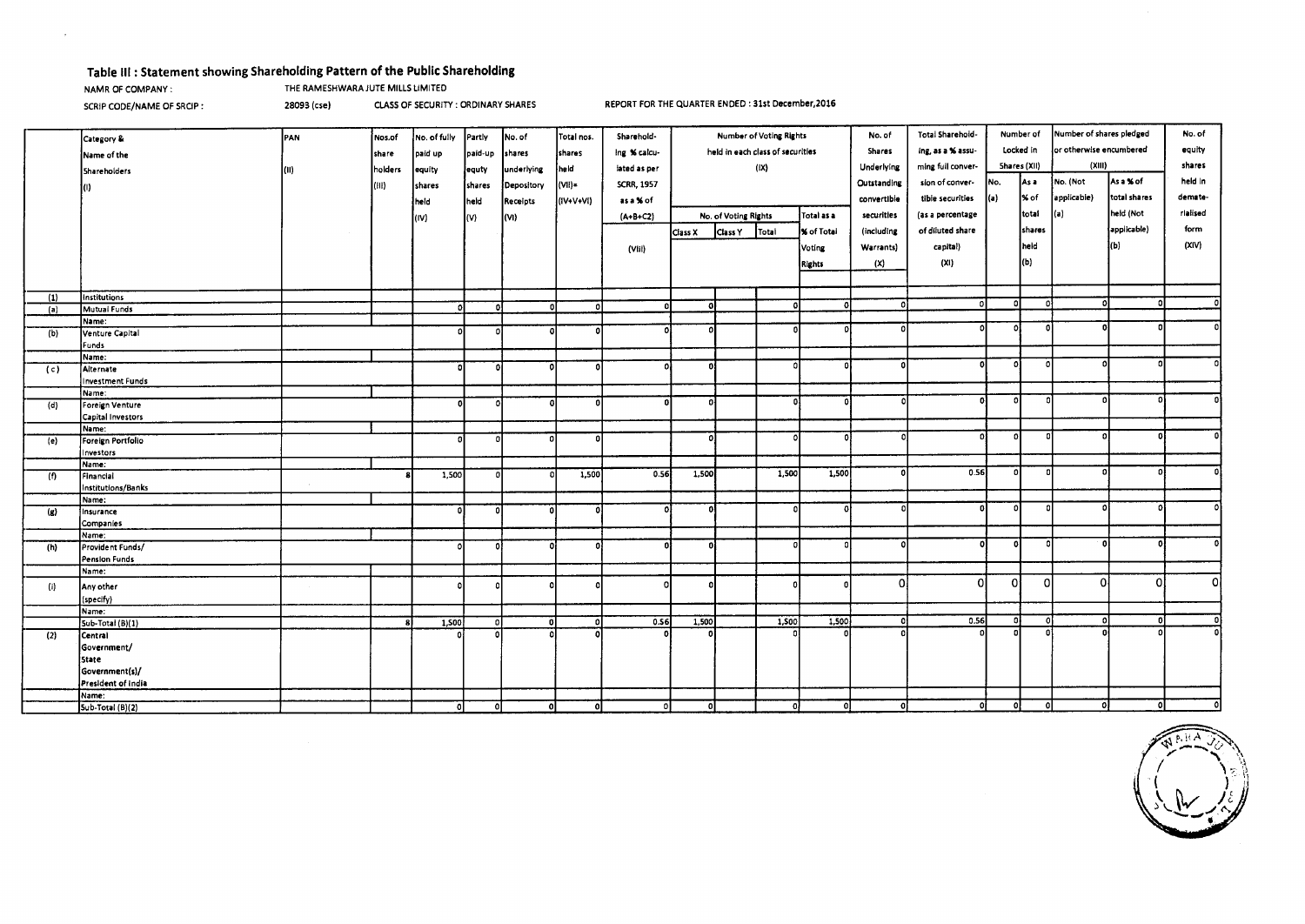| (3)       | Non-Institutions                                                                                                                                                                                                     |            |                  |          |          |          |        |          |          |          |          |          |          |              |   |   |    |
|-----------|----------------------------------------------------------------------------------------------------------------------------------------------------------------------------------------------------------------------|------------|------------------|----------|----------|----------|--------|----------|----------|----------|----------|----------|----------|--------------|---|---|----|
| (a)       | individuals-                                                                                                                                                                                                         |            | 188              | 29,556   |          | 29,556   | 11.11  | 29,556   | 29,556   | 29,556   |          | 11.11    |          |              |   |   |    |
|           | İi.Individual                                                                                                                                                                                                        |            |                  |          |          |          |        |          |          |          |          |          |          |              |   |   |    |
|           | shareholders                                                                                                                                                                                                         |            |                  |          |          |          |        |          |          |          |          |          |          |              |   |   |    |
|           | holding nominal                                                                                                                                                                                                      |            |                  |          |          |          |        |          |          |          |          |          |          |              |   |   |    |
|           |                                                                                                                                                                                                                      |            |                  |          |          |          |        |          |          |          |          |          |          |              |   |   |    |
|           | share capital upto                                                                                                                                                                                                   |            |                  |          |          |          |        |          |          |          |          |          |          |              |   |   |    |
|           | Rs. 2 lakhs.                                                                                                                                                                                                         |            |                  | 7,933    |          | 7,933    | 2.98   | 7,933    | 7,933    | 7,933    |          | 2.98     |          |              |   |   |    |
|           | Shri R.V.Raveendran & other                                                                                                                                                                                          |            |                  |          |          |          |        |          |          |          |          |          |          |              |   |   |    |
|           | ii. Individual                                                                                                                                                                                                       |            |                  |          |          |          |        |          |          |          |          |          |          |              |   |   |    |
|           | shareholders                                                                                                                                                                                                         |            |                  |          |          |          |        |          |          |          |          |          |          |              |   |   |    |
|           | holding nominal                                                                                                                                                                                                      |            |                  |          |          |          |        |          |          |          |          |          |          |              |   |   |    |
|           | share capital in                                                                                                                                                                                                     |            |                  |          |          |          |        |          |          |          |          |          |          |              |   |   |    |
|           | excess of                                                                                                                                                                                                            |            |                  |          |          |          |        |          |          |          |          |          |          |              |   |   |    |
|           | Rs. 2 lakhs.                                                                                                                                                                                                         |            |                  |          |          |          |        |          |          |          |          |          |          |              |   |   |    |
|           | Name:                                                                                                                                                                                                                |            |                  |          |          |          |        |          |          |          | $\Omega$ | -01      | $\Omega$ | n            | O | n | ΩI |
| (b)       | <b>NBFCs registered</b>                                                                                                                                                                                              |            |                  |          |          |          |        |          |          |          |          |          |          |              |   |   |    |
|           | with RBI                                                                                                                                                                                                             |            |                  |          |          |          |        |          |          |          |          |          |          |              |   |   |    |
|           | Name:                                                                                                                                                                                                                |            |                  |          |          |          |        |          |          |          | n        | $\Omega$ |          | n            |   |   |    |
| $\bullet$ | Employee Trusts                                                                                                                                                                                                      |            |                  |          | οl       |          |        |          |          |          |          |          |          |              |   |   |    |
|           | Name:                                                                                                                                                                                                                |            |                  |          |          |          |        |          |          |          |          |          |          |              |   |   |    |
| (d)       | Overseas                                                                                                                                                                                                             |            |                  |          | n        |          |        |          |          |          |          |          |          |              |   |   |    |
|           | Depositories                                                                                                                                                                                                         |            |                  |          |          |          |        |          |          |          |          |          |          |              |   |   |    |
|           | (holding DRs)                                                                                                                                                                                                        |            |                  |          |          |          |        |          |          |          |          |          |          |              |   |   |    |
|           | (balancing figure)                                                                                                                                                                                                   |            |                  |          |          |          |        |          |          |          |          |          |          |              |   |   |    |
|           | Name:                                                                                                                                                                                                                |            |                  |          |          |          |        |          |          |          |          |          |          |              |   |   |    |
| (e)       | Any other (specify)                                                                                                                                                                                                  |            |                  |          |          |          |        |          |          |          |          |          |          |              |   |   |    |
|           | Other Bodies Corporate                                                                                                                                                                                               |            | 17               | 90,200   |          | 90,200   | 33.9   | 90,200   | 90,200   | 90,200   |          | 33.9     | Ω        |              |   |   |    |
|           | Umang Commercial Co. Pvt. Ltd.                                                                                                                                                                                       | AAACU3731B |                  | 11,667   |          | 11,667   | 4.38   | 11,667   | 11,667   | 11,667   |          | 4.38     |          |              |   |   |    |
|           |                                                                                                                                                                                                                      |            |                  | 20,550   |          | 20,550   | 7.73   | 20,550   | 20,550   | 20,550   |          | 7.73     |          |              |   |   |    |
|           | Gwalior Webbing Co. Pvt. Ltd.                                                                                                                                                                                        |            |                  | 19,133   |          | 19,133   | 7.19   | 19.133   | 19,133   | 19,133   |          | 7.19     |          |              |   |   |    |
|           | Biria Corporation Limited                                                                                                                                                                                            |            |                  | 33,250   |          | 33,250   | 12.5   | 33,250   | 33,250   | 33,250   | D.       | 12.5     | -0       | $\Omega$     |   |   |    |
|           | Punjab Produce & Trading Co. Pvt. Ltd.                                                                                                                                                                               |            |                  | 100      | $\alpha$ | 100      | 0.04   | 100      | 100      | 100      | -C       | 0.04     |          |              |   |   |    |
| -ii       | Non Resident Indian<br>Sub-Total (B)(3)                                                                                                                                                                              |            | 206              | 1,19,856 | -ni      | 1,19,856 | 45.04  | 1,19,856 | 1,19,856 | 1,19,856 |          | 45.04    |          |              |   |   |    |
|           | Total Public Shareholding (B)= (B)(1)+(B)(2)+(B)(3)                                                                                                                                                                  |            | 214              | 1,21,356 | n        | 1,21,356 | 45.61  | 1,21,356 | 1,21,356 | 1,21,356 | $\Omega$ | 45.61    |          |              |   |   |    |
|           | Total (A+B)                                                                                                                                                                                                          |            | $\overline{226}$ | 2,66,056 |          | 2,66,056 | 100.00 | 2,66,056 | 2,66,056 | 2,66,056 | $\Omega$ | 100.00   |          | $\mathbf{a}$ |   |   |    |
|           |                                                                                                                                                                                                                      |            |                  |          |          |          |        |          |          |          |          |          |          |              |   |   |    |
|           | Details of Sharehoiders acting as persons in Concert including their Shareholding (No. and %)                                                                                                                        |            |                  |          |          |          |        |          |          |          |          |          |          |              |   |   |    |
|           |                                                                                                                                                                                                                      |            |                  |          |          |          |        |          |          |          |          |          |          |              |   |   |    |
|           | Details of Shares which remain unclaimed may be given here along with details suich as unmber of shareholders, outstanding shares held in demat/unclaimed suspense account, voting rights which are frozen etc. N.A. |            |                  |          |          |          |        |          |          |          |          |          |          |              |   |   |    |
|           | Note:                                                                                                                                                                                                                |            |                  |          |          |          |        |          |          |          |          |          |          |              |   |   |    |
|           | (1) PAN would not be displayed on webhsite of Stock Exchange(s).                                                                                                                                                     |            |                  |          |          |          |        |          |          |          |          |          |          |              |   |   |    |
|           | (2) The above format needs to be disclosed along with the name of following persons; institutions / Non Institutions holding more than 1% of total number of shares.                                                 |            |                  |          |          |          |        |          |          |          |          |          |          |              |   |   |    |
|           | ((3) W.r.t. the information pertaining to Depository Receipts, the same may be disclosed in the respective columns to the extent information available and the balance to be disclosed as held by custodian.         |            |                  |          |          |          |        |          |          |          |          |          |          |              |   |   |    |
|           |                                                                                                                                                                                                                      |            |                  |          |          |          |        |          |          |          |          |          |          |              |   |   |    |